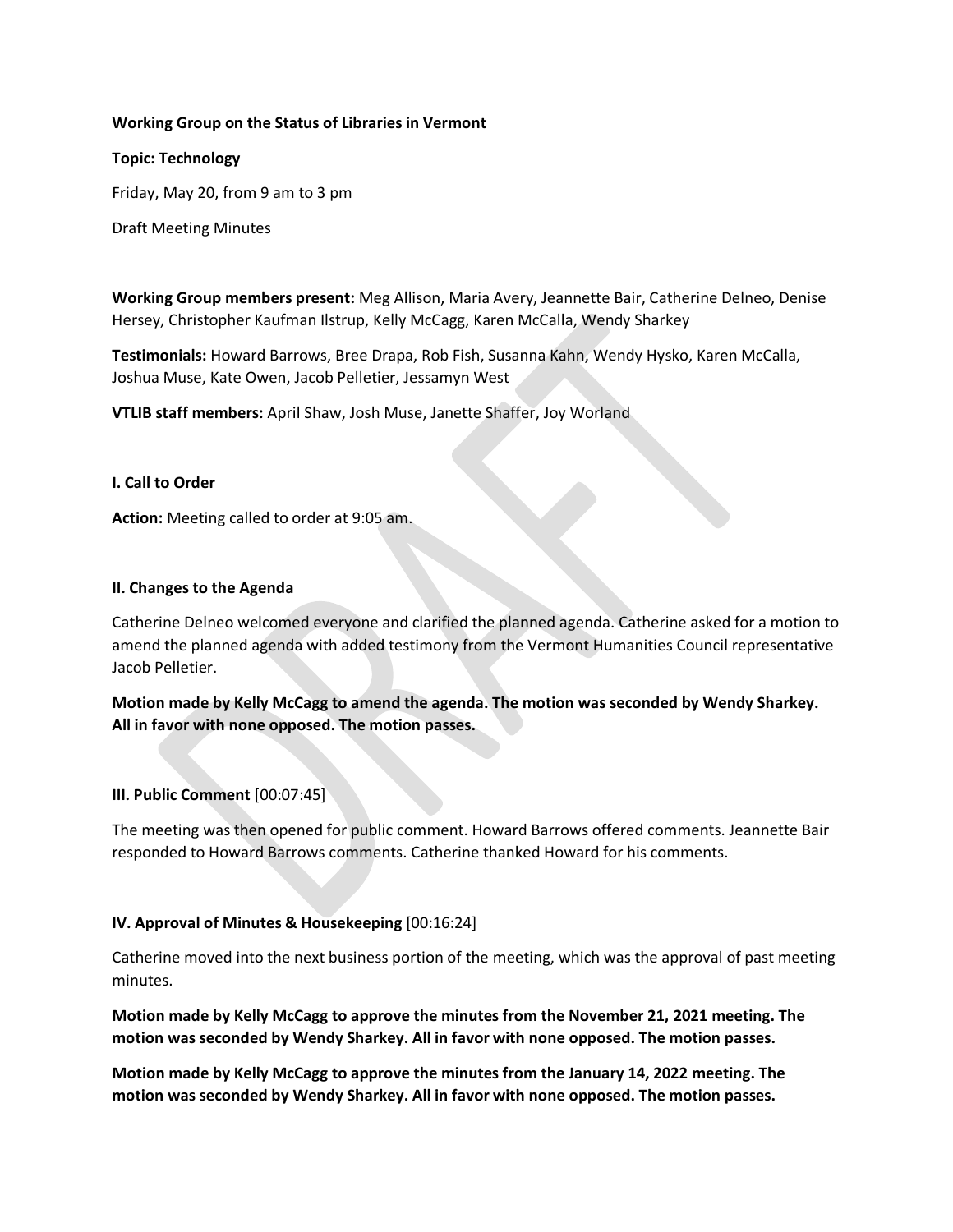# **Motion made by Denise Hersey to approve the minutes from the March 25, 202 meeting. The motion was seconded by Wendy Sharkey. All in favor with none opposed. The motion passes.**

# **All minutes approved.**

Catherine thanked Josh Muse and Jennifer Johnson for preparing these minutes for the group.

Catherine reminded everyone about the guidelines open meetings and referenced the Secretary of State's guidelines "Guide for Open Meetings". This is especially relevant regarding minutes, which should be posted within 5 days of working group meetings. Wendy thought an abbreviated form of minutes is fine as testimony is online to support the minutes. Jeannette important to follow open meeting law and this is more important to get things documented in a legal manner. Kelly McCagg was in agreeance with Wendy and Jeannette. Karen McCall asked that abbreviated minutes have time stamps so the public can find where individual testimony can be found in the recording.

Catherine reminded other working group members about guidelines for emails and for collective editing of online documents, which could constitute a meeting of the working group.

# **V. Establishment of Regular Meeting Schedule** [00:31:35]

This item is regarding establishment of a regular meeting schedule. Two draft documents shared with the working group were the proposed regular meeting schedule and the resolution to pass said meeting schedule. The pattern is 4<sup>th</sup> Friday of every other month for the period beginning Friday, July 22<sup>nd</sup>, 2022, through September 22<sup>nd</sup>, 2023, from 9:00 AM to 3:00 PM.

Catherine opened the floor for comment. Christopher Kaufman Ilstrup said it was great and much easier to be a set schedule. Jeanette Bair agreed and asked a clarifying question regarding November Thanksgiving holidays in 2022 and 2023. Cathy clarified the dates for November and that the November 2022 and November 2023 meetings would be special meetings.

Discussion ensued on the timing of the meeting's start as well as recess times. Meg Allision proposed [00:41:01] the use of broader language regarding meeting times and recesses.

Catherine shared the resolution regarding the proposed regular meeting schedule with amended language [00:41:22]:

"Now, therefore be it resolved that the Working Group will convene regular meetings via Microsoft Teams (with an onsite option at 60 Washington Street in Barre, VT) between the hours of 9 am and 3 pm with a recess for at least one hour but not more than two hours at noon on the 4<sup>th</sup> Friday of every other month for the period beginning Friday, July 22<sup>nd</sup>, 2022, through September 22<sup>nd</sup>, 2023."

# **Motion, as amended, made by Kelly McCagg to approve Resolution 0001 Regular meeting schedule. The motion was seconded by Christopher Kaufman Ilstrup.**

**Roll Call Vote to approve the motion:**

**Kelly McCagg: yes**

**Christopher Kaufman Ilstrup: yes**

**Jeannette Bair: yes Susan O'Connell: absent**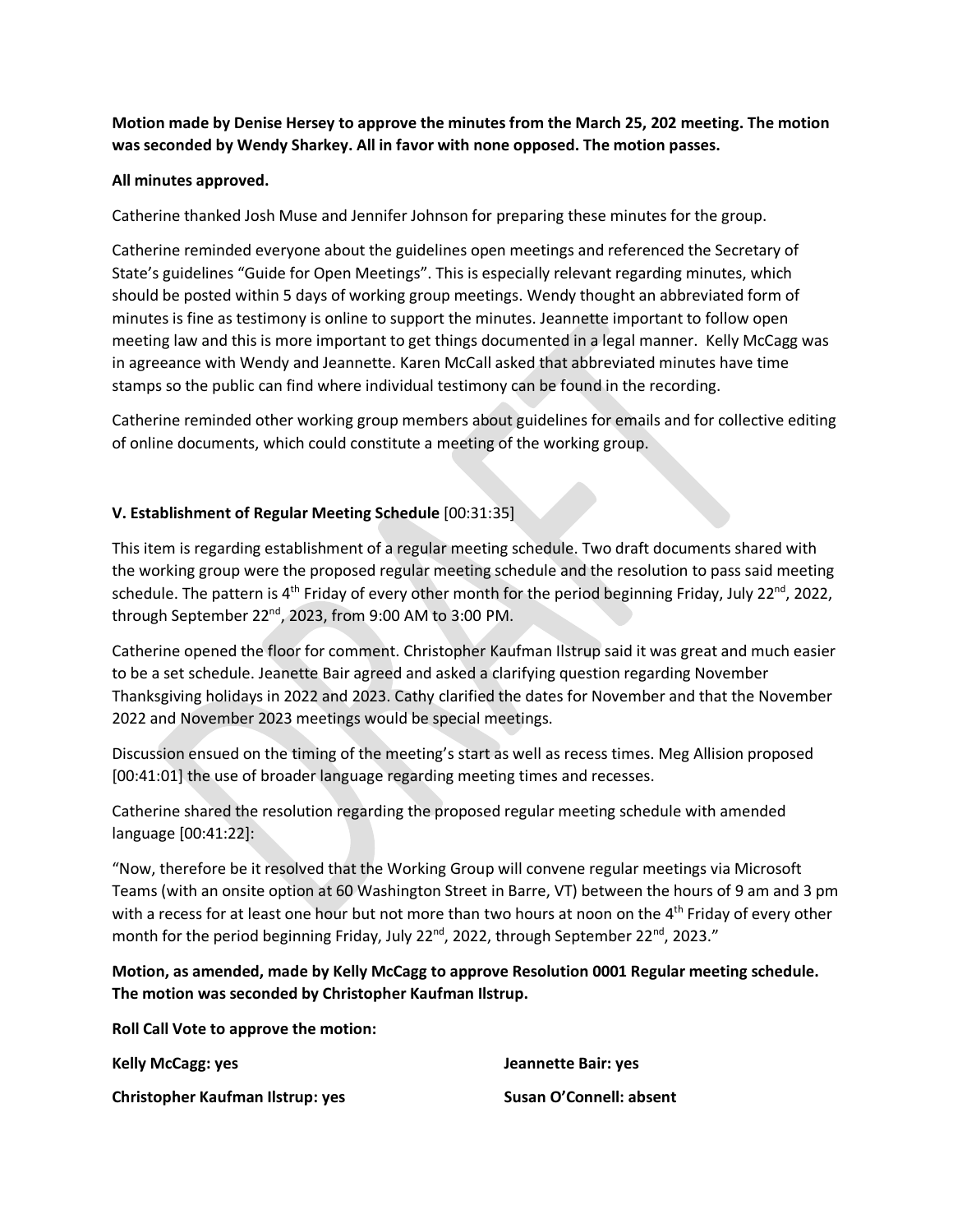**Wendy Sharkey: yes Meg Allison: yes Karen McCalla: yes Maria Avery: yes**

**Denise Hersey: yes Andy Kolovos: absent Catherine Delneo: yes**

**Resolution 0001 passes with majority vote.** 

## **VI. Committee Finances** [00:45:12]

Catherine shared document State of Vermont Personal Expense Claim form with working group members, related to per diem compensation of working group members who are not receiving payment for their time attending meetings from another source.

Questions were raised regarding whether non-members of the working group who attend a meeting to provide testimony can submit for reimbursement. Catherine will find a clarifying answer to that question.

## **VII. Report from Department of Libraries Staff on Technology** [00:54:15 to 1:18:27]

Report about technology by Josh Muse, Vermont Department of Libraries Consultant IT.

Questions raised [01:18:37 to 01:45:44]

Per working group discussion, the Department of Libraries will gather information about technology in Vermont's school libraries to supplement the information presented on Technology, which was largely specific to Vermont's public libraries.

### **VII. Recess**

Recess called at 10:45. Recess adjourned at 11:00.

### **VIII. Testimony from the Community** [01:57:04]

11:00am: Rob Fish, Deputy Director, Vermont Community Broadband Board [01:59:17]

11:30am: Bree Drapa, Director, Westford Public Library [02:26:17]

11:45am: Karen McCalla, Librarian, Mill River Union HS, North Clarendon and Stephanie Sherham, Librarian, Middlebury High School, Middlebury [02:44:50]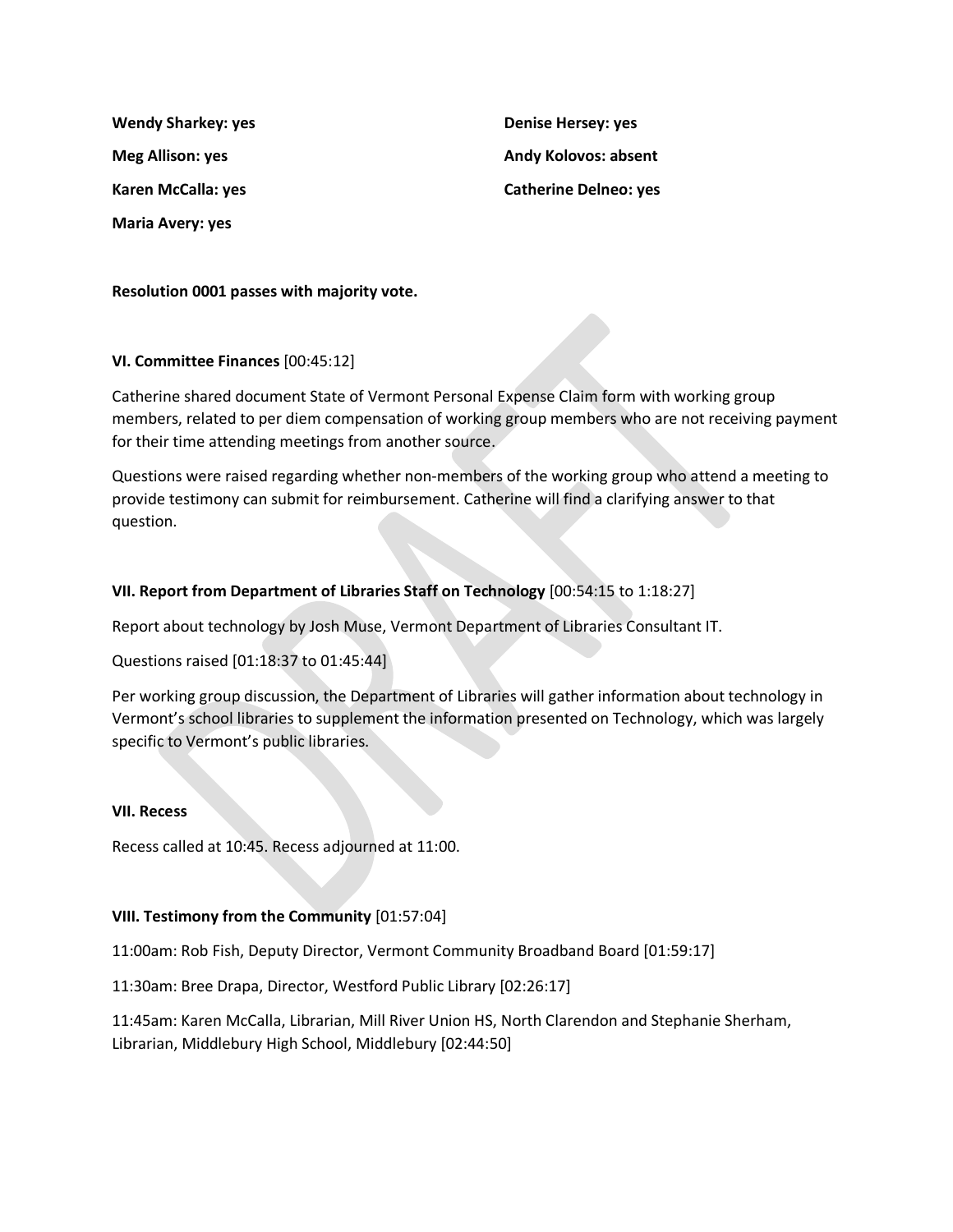## **IX. Recess** [02:59:15]

Recess called at 12:00pm. Recess adjourned at 1:00pm.

## **X. Testimony from the Community** [02:59:30]

1:00pm Wendy Hysko, Director, Brownell Library, Essex Junction [03:01:44]

1:15pm Susanna Kahn, Technology Librarian, Charlotte Library [03:16:09]

1:30pm Kate Owen, Librarian, Thetford Academy [03:29:03]

1:45pm Jessamyn West, Technology Librarian and Consultant [03:42:12]

2:00 pm Jacob Pelletier, Community Programs Officer, Vermont Humanities Council [04:02:45]

## **XI. Discussion of the Working Group** [04:16:12]

Items of discussion were focused on identifying key themes on the topic of technology, identifying knowledge gaps, and identifying potential recommendations on the topic of technology.

Wendy Sharkey noted that accessibility is a large component in relation to the topic of technology. Whether it be physical accessibility or technological accessibility. Funding is also a crucial component in order to increase accessibility.

Cathy Delneo thought it would be good to schedule more testimony on adaptive technology in libraries as part the working group's charge to provide services for older and disabled Vermonters. Other working group members agreed. Cathy noted that other working group meetings do not yet have defined topics; so additional working groups could focus on accessibility, and/or technology in school libraries.

Meg Allison noted that as the working group thinks about who they want to hear more from that it is important to recognize school librarians and those in demographic gaps that the Department of Libraries does not traditionally hear from. Another working group member thought that the ABLE Library would be able to assist in finding additional testimony on the topic of accessibility and access.

Meg Allison also noted the working group heard numerous refrains of interest towards a statewide consortium for billing, cost -sharing, and resource sharing. Cathy thought it would be good to do some benchmarking to see what other states have and what their models look like.

Wendy Sharkey hoped that staffing issues and training would be raised in future working groups. Other topics of interest included privacy. Cathy was wondering about adding a working group on continuing education and training. Meg Allison was hoping that professional development could also be included as librarian's responsibilities expand to adapt to new challenges. Working group members agreed that training was a critical topic.

Karen McCalla also thought STEAM and economic development was an especially relevant topic for increasing job resources and community development.

Cathy also wondered about separating school staffing and public libraries staffing as they are different groups with different professional requirements and components. Meg Allison agreed. Wendy wanted